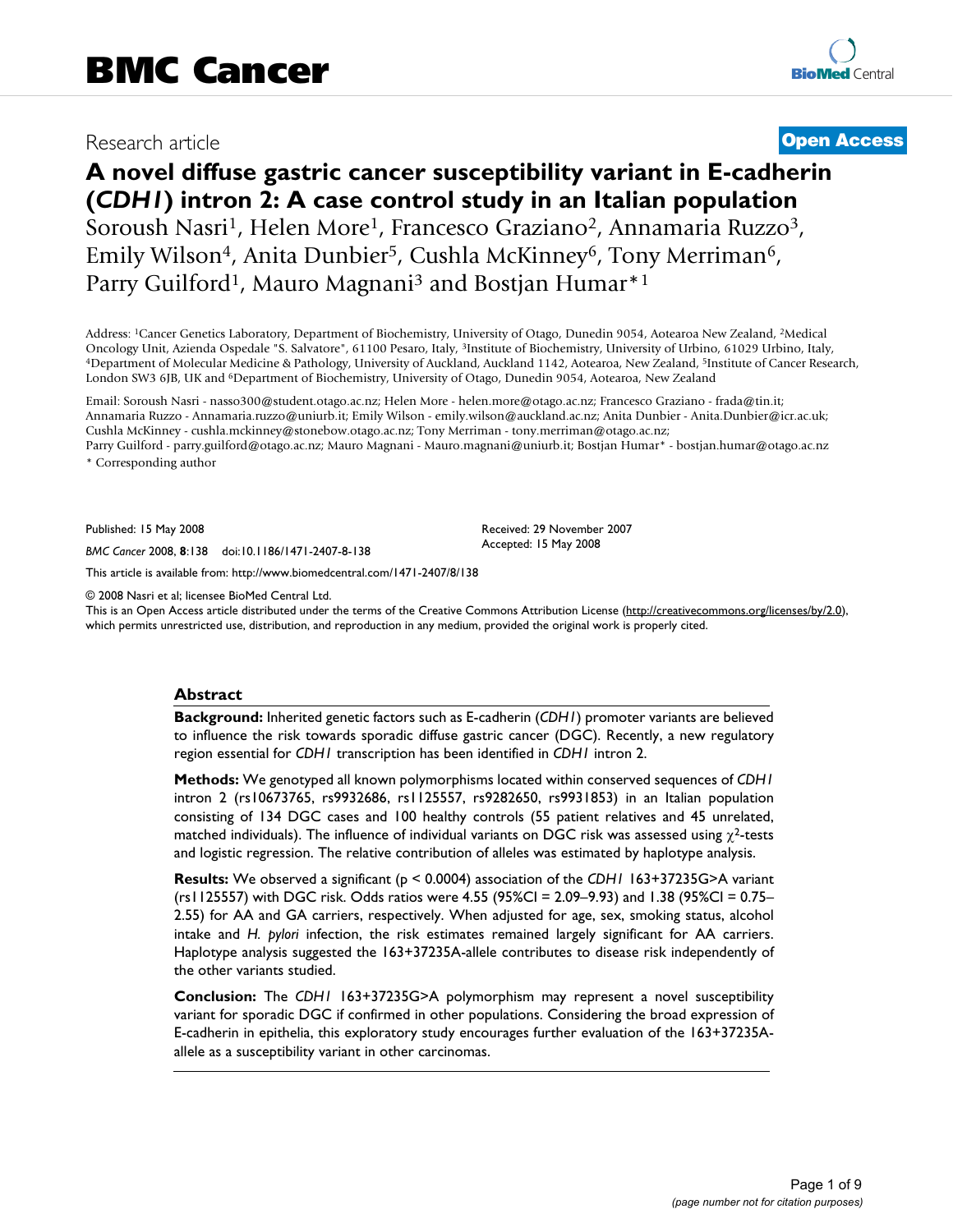#### **Background**

Gastric cancer is a major cause of cancer-related mortality and is usually classified into two histological types, the intestinal and the diffuse form (Lauren classification [1]). The general incidence rates for stomach cancer are in a steady decline, largely due to decreasing rates of the intestinal cancer-type. This falling frequency is believed to be the result of improved nutrition and sanitary conditions. In contrast, the incidence of diffuse gastric cancer (DGC) alone appears more stable over the past few decades [1,2]. Such a constant rate suggests a larger contribution of inherited genetic risk rather than environmental factors to the diffuse form of stomach cancer.

Owing to its early development underneath the gastric mucosal surface [3], DGC is usually diagnosed at an advanced stage and consequently associated with a poorer outcome [1]. Therefore, genetic DGC markers may facilitate the identification of individuals at risk and thereby contribute to an improvement in DGC diagnosis and therapy.

On a molecular level, DGC is distinguished from the intestinal type on the basis of its abnormal expression of the cell-cell adhesion molecule E-cadherin [4]. E-cadherin is the key component of the epithelial adherens junction and as such is required for functional intercellular adhesion within epithelial sheets [5]. In contrast to many other epithelial cancers, E-cadherin is downregulated very early during DGC development, suggesting a role in the initiation of this disease [3]. Mutation and promoter hypermethylation of the E-cadherin gene (*CDH1*) are the most consistent genetic alterations observed in sporadic DGC [6,7]. Furthermore, *CDH1* germline mutations predispose to hereditary DGC [8] consistent with an initiating function of E-cadherin deficiency in DGC. *CDH1* germline mutations usually co-segregate with a dominant pattern of disease among affected families, and occasionally can be found in isolated DGC cases diagnosed at a young age  $\left($  <45 y) [9]. However, they account for only about 1% of all DGC cases [9] and hence cannot explain the genetic aetiology postulated to contribute to apparent sporadic DGC cases. Genetic alterations other than *CDH1* germline mutations are therefore likely to add to the risk of developing DGC in the absence of a clear family history or a young age at diagnosis.

Common allelic variants with a mild functional effect can influence the risk for sporadic disease. Indeed, a single nucleotide polymorphism (SNP) within the *CDH1* promoter (-160C>A) has been associated with a significantly increased risk of sporadic DGC in certain high-incidence populations [10-13]. Of the studied *CDH1* SNPs, the - 160A promoter allele is so far the only variant implicated in DGC risk but appears to act in combination with other *CDH1* polymorphisms [10,13].

Recently, a new *CDH1* regulatory region has been described [14]. This region is contained within *CDH1* intron 2, the largest non-coding *CDH1* segment (66% of the total sequence) and has been shown to be required for both the initiation and maintenance of transcriptional *CDH1* activity in differentiated epithelia. Importantly, intron 2 sequences are also necessary for normal *CDH1* transcription during adult life, providing the possibility that variants within this region may affect diffuse gastric carcinogenesis.

In this study, we genotyped all known variants located within the conserved sequences of *CDH1* intron 2 and determined their allelic frequencies in groups of Italian sporadic DGC cases and healthy individuals to unravel possible associations with disease.

### **Methods**

#### *Patients*

DNA samples were obtained from 134 DGC patients who were natives of the District of Pesaro-Urbino, Region Marche, Central Italy. After surgery, the DGC diagnosis was independently confirmed by two pathologists. Patients were clinically evaluated at the local Medical Oncology Unit (Hospital d'Urbino), where they also completed a demographic sheet including their personal and familial cancer history. Data were verified during interviews with their oncology physicians and their family history was traced back for ≥3 generations and laterally to 2nd and 3rd degree relatives. On the basis of this evaluation, none of the patients met the clinical criteria for known familial cancer syndromes. The inclusion criteria for eligible patients were: Caucasian ethnicity, native of the studied geographical area and lack of family history of cancer. The same criteria plus lack of personal history of cancer were adopted for controls. Control DNA samples were obtained from 55 healthy relatives, who were either unaffected parents ( $n = 15$ ), siblings (22) or children (18) of the studied DGC patients. As healthy relatives were not available for every DGC patient, DNA samples from a group of unrelated healthy individuals  $(n = 45)$  identified through the pool of former and current blood donors from the Hospital d'Urbino were included yielding a total of 100 controls. Unrelated controls were randomly selected with frequencies matching to cases by age and sex. The mean age of DGC patients without relatives was 54.6 y  $\pm$  11.41SD, while that of their matched controls was  $52.2 y \pm 10.21$ SD. All subjects were interviewed about their smoking and drinking habits. *H. pylori* status was determined by pathological examination of gastric samples for cases, and by blood or breath tests for controls. The ethical requirements were verified and approved by the internal Ethical Committee (Hospital d'Urbino) and all study participants gave their written informed consent.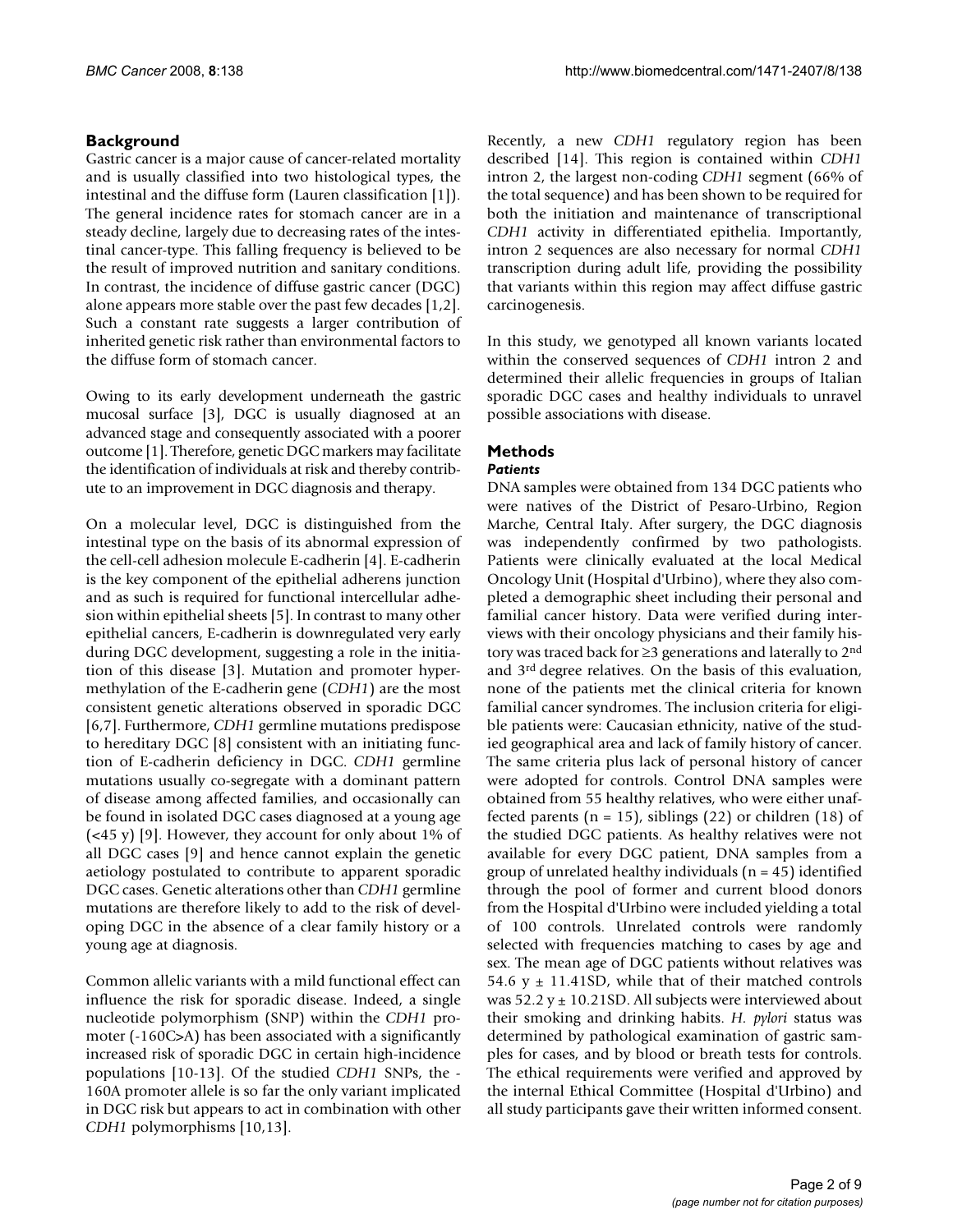#### *CDH1 intron 2 conserved regions and polymorphisms*

Conserved regions of *CDH1* intron 2 (GenBank [NC\\_000016\)](http://www.ncbi.nih.gov/entrez/query.fcgi?db=Nucleotide&cmd=search&term=NC_000016) were identified by retrieving corresponding human, chimpanzee, rat and mouse sequences from the NCBI database (NCBI, Entrez nucleotide) followed by alignment using the NCBI server (NCBI, Basic Local Alignment Search Tool) and Invitrogen Vector NTI Advance™ 9.0 software (Accelrys Software Inc, San Diego, USA). Conserved regions were defined as having less than 5% sequence variations among the different species. The conserved regions were PCR-amplified into overlapping fragments of about 200 bp size. The corresponding primers (see Table 1 for sequences and conditions) were designed using the GeneFisher online tool [15] and manufactured by Sigma-Proligo (Sigma-Aldrich Corporation, St. Louis, USA). FastStart Taq DNA Polymerase (Roche, Basel, Switzerland) and PTC-200 PCR machines (MJ Research, Waltham, USA) were used. The following polymorphisms are located (Ensemble GenomeBrowser [16]) within the amplified regions: 163+14184ΔAGGG (rs10673765, located in PCR fragment C2F1), 163+14384C>T (rs9932686, C2F2), 163+37235G>A (rs1125557, C3F2), 163+37276T>A (rs9282650, C3F2), and 163+49526C>G (rs9931853, C4F1). The TESS online tool [17] was used to search for putative transcription binding factor sites that may be affected by the above variants.

#### *Single-strand conformation polymorphism*

Single-strand conformation polymorphism (SSCP) was used to scan the conserved intron 2 region in 19 Italian DGC patients for the presence of additional common but population-specific polymorphisms. SSCP was performed as described [18], with the exception that ULS™ 495 fluorophore (Kreatech Biotechnology, Amsterdam, Netherlands) was used instead of radioactivity to label the fragments. In brief, 1 μl PCR product was incubated with 0.2 μl dye in a 20 μl reaction. Gels were scanned using an FX molecular imager (BioRad, Hercules, USA) at 488 nm.

#### *Genotyping*

The following restriction enzymes were used for the genotyping of DNA variants: 0.06 U/μl BsaXI for 163+14184ΔAGGG, 1 U/μl *BanII* for 163+14384C>T, 0.2 U/μl *MaeIII* for 163+37276T>A, and 0.4 U/μl *HpaII* for 163+49526C>G. All enzymes were from New England Biolabs (Ipswich, USA) with the exception of *MaeIII* from Roche (Basel, Switzerland). Reactions were incubated overnight and fragments were separated on  $4\frac{1}{2}$  (w/v) agarose gels.

Polymorphisms 163+37235G>A and 163+37276T>A were genotyped on a ABI Prism 7900 (Applied Biosystems, Foster City, USA) using the real-time PCR-based allelic discrimination assays from Applied Biosystems according to the instructions provided.

#### *Sequencing*

Detected variants were verified by direct sequencing using the USB thermosequencing kit (USB, Cleveland, USA) and a LiCor 4000L DNA sequencer (LiCor, Lincoln, Nebraska USA).

|  |  | Table 1: PCR primers and conditions |
|--|--|-------------------------------------|
|  |  |                                     |

|                  | <b>Forward primer</b>     | Reverse primer            | $T_a^*$        | $Mg^{++}$ | <b>DMSO</b> # |
|------------------|---------------------------|---------------------------|----------------|-----------|---------------|
| <b>CIFI</b>      | ccgccttaaagaaactcttg      | accggtggcaaatactag        | $65^{\circ}$ C | 1.5       |               |
| CIF2             | tagaagggttgaacctgttc      | tcttagtccacgagaagaag      | $65^{\circ}$ C | 1.5       |               |
| CIF <sub>3</sub> | taggagagcttgtaacaagc      | cactcggttctaccgaag        | $65^{\circ}$ C | 1.5       |               |
| C2FI             | tgtattagccacagagaag       | ctaaaactagaccacgaag       | $65^{\circ}$ C | 1.5       |               |
| C2F2             | gtcacaaaacagcttg          | ccttccttgagcaaggc         | $65^{\circ}$ C | 1.5       |               |
| C <sub>3FI</sub> | ttgcctaaggccccctttttgttc  | gaatctgcgaagtctacatc      | $65^{\circ}$ C | 1.5       |               |
| C3F2             | acactagccacacatgggactcaag | tgctggtgtggattcaaatgtg    | $65^{\circ}$ C | 1.5       |               |
| C <sub>4FI</sub> | acctccgcctcctgggttcaagc   | ttcctcccgcttagtg          | $60^{\circ}$ C | 1.5       |               |
| C4F2             | tggccaggcctgtcttaaactc    | ttcttaggtccgtgggtttttacg  | $65^{\circ}$ C | 1.5       |               |
| C4F3             | aaagtgctgggattacaggtgtgag | tcgataatcccgagaactc       | $55^{\circ}$ C | 1.0       | ۰             |
| C4F4             | gaaccataggactttgactgatgg  | actgatggttatccgggttcccttg | $65^{\circ}$ C | 1.5       |               |
| C <sub>4F5</sub> | agctgttgagctgtcatcacaatcc | gaattteetaeeegtetatggtagg | $65^{\circ}$ C | 1.5       |               |
| C <sub>5FI</sub> | tagtggggagtggggtcttagcttc | tcgttcaccctcctttcttcttacc | $58^{\circ}$ C | 1.5       |               |
| C <sub>5F2</sub> | gggcatgttgaaatatacccagtc  | tctgagtaatagaggggtacgttgg | $65^{\circ}$ C | 1.5       |               |
| C5F3             | cttgccagcgtgacagtg        | cgaaaccccgtggagtag        | $65^{\circ}$ C | 1.5       |               |
| C5F4             | caggttggggctcctcgtcatactg | cttccgacgtgacttaaggaaagag | $65^{\circ}$ C | 1.5       |               |
| C5F5             | gcttgtctcaactttcactgtc    | gaattteetaeeegtetatggtagg | $65^{\circ}$ C | 1.5       |               |
| C6FI             | tggtattcaggaggatgcag      | acctacgatcgtaaaaagt       | $65^{\circ}$ C | 1.5       |               |
| C6F2             | cccatcaatgcttatttgttctt   | gcctgggagacggagact        | $65^{\circ}$ C | 1.5       |               |
| C6F3             | tgggctgtttgagttttgttc     | cggtgtaaaaggttcgtgac      | $65^{\circ}$ C | 1.5       |               |

 $*T_a$  annealing temperature;  $\dagger Mg^{++}$ -concentration is given in mM;  $\ddagger$ DMSO was added at 5% f.c.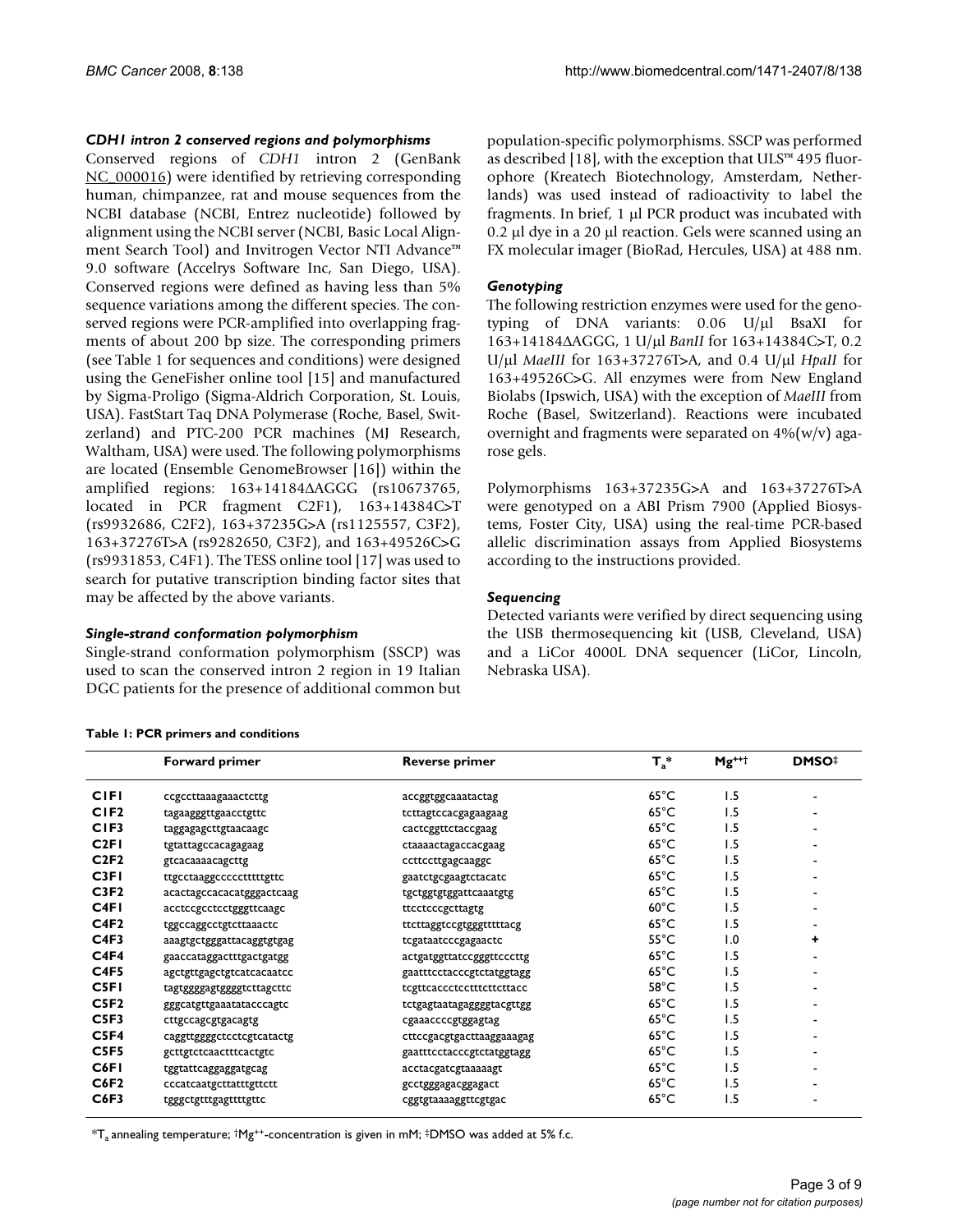#### *Statistical analysis*

Differential distributions among cases and controls were assessed by the  $\chi^2$ -test (with df = 2 for genotypes and df = 1 for alleles). Risk was estimated by univariate analysis and by multiple logistic regression (STATA software, Stata-Corp LP, College Station, USA). The  $\chi^2$ -test (df = 2) was also used to examine deviations from Hardy-Weinberg equilibrium. Age differences among patients carrying different genotypes were calculated using a 2-tailed t-test.

Haplotype frequencies were reconstructed from unphased genotypes and linkage disequilibrium (LD) between SNPs was estimated using the SHEsis software platform [19,20]. Only haplotypes with a relative frequency >0.03 in either cases or controls were included in the analysis. Global association of haplotypes with disease was calculated by a  $\chi^2$ -test (df = 7). The 163+14184 $\triangle$ AGGG and 163+14384C>T variants were not included into the final analysis as they were not informative. The association of individual haplotypes with disease was based on  $2 \times 2$ contingency tables in comparison to the A-A-C haplotype. LD was expressed as  $r^2$ , with  $r^2 = 1$  indicating complete LD,  $r^2$  = 0 absence of LD, and  $r^2$  < 0.33 suggesting minimal LD.

#### **Results**

Six conserved regions with a total size of 3.2 kbp were identified within *CDH1* intron 2. Apart from the five known polymorphisms (*CDH1*163+14184ΔAGGG (rs10673765), 163+14384C>T (rs9932686), 163+37235G>A (rs1125557), 163+37276T>A (rs9282650), and 163+49526C>G (rs9931853)), no additional common polymorphisms specific for the Italian population under study were discovered by SSCP in the six regions.

Using restriction fragment length polymorphism and allelic discrimination assays, the relative frequencies of the genotypes resulting from the five variants were determined in the DGC cases and the controls. Sequencing of random samples confirmed the respective genotypes. All polymorphisms were in Hardy-Weinberg equilibrium for both cases and controls ( $p > 0.19$ ). Table 2 summarises the genotype distributions and their differences between cases and controls.

Of the investigated variants, only the 163+37235G>A SNP was significantly associated with disease due to an

|           | $+14184\triangle AGGG$ cases (n = 134) |                   |           | $+14184\triangle AGGG$ controls (n = 100) |                   | $\gamma^2$ -test | <b>OR (95%CI)*,t</b>     | OR (95%CI)*,†         |
|-----------|----------------------------------------|-------------------|-----------|-------------------------------------------|-------------------|------------------|--------------------------|-----------------------|
| $+/-$     | $+1\wedge$                             | $\Delta I \Delta$ | $+/-$     | $+1\Delta$                                | $\Delta I \Delta$ | P                | $\Lambda/\Lambda$ vs +/+ | $+/\wedge$ vs $+/\pm$ |
| 128       | 4                                      | $\overline{2}$    | 96        | 3                                         | L                 | 0.947            | $1.50(0.13 - 16.78)$     | $1.00(0.21 - 4.57)$   |
| 95.5%     | 3%                                     | 1.5%              | 97%       | 1.5%                                      | 1.5%              |                  | 14.2%                    | 2.5%                  |
|           | +14384C>T cases (n = 134)              |                   |           | +14384C>T controls ( $n = 100$ )          |                   | $\gamma^2$ -test | <b>OR (95%CI)</b>        | <b>OR (95%CI)</b>     |
| <b>CC</b> | <b>CT</b>                              | <b>TT</b>         | <b>CC</b> | <b>CT</b>                                 | <b>TT</b>         | p                | TT <sub>vs</sub> CC      | CT vs CC              |
| 130       | $\mathbf{2}$                           | $\mathbf{2}$      | 98        |                                           |                   | 0.895            | $1.51(0.13 - 16.87)$     | $1.51(0.13 - 16.87)$  |
| 97.0%     | 1.5%                                   | 1.5%              | 98.0%     | 1.0%                                      | 1.0%              |                  | 12.3%                    | 12.3%                 |
|           | +37235G>A cases ( $n = 134$ )          |                   |           | +37235G>A controls ( $n = 100$ )          |                   | $\gamma^2$ -test | <b>OR (95%CI)</b>        | <b>OR (95%CI)</b>     |
| GG        | <b>GA</b>                              | AA                | GG        | <b>GA</b>                                 | AA                | p                | AA vs GG                 | GA vs GG              |
| 30        | 56                                     | 48                | 37        | 50                                        | $\overline{13}$   | 0.0003           | $4.55(2.09 - 9.93)$      | $1.38(0.75 - 2.55)$   |
| 22.4%     | 41.8%                                  | 35.8%             | 37.0%     | 50.0%                                     | 13.0%             |                  | 100%                     | 40.6%                 |
|           | +37276T>A cases ( $n = 134$ )          |                   |           | +37276T>A controls ( $n = 100$ )          |                   | $\gamma^2$ -test | <b>OR (95%CI)</b>        | <b>OR (95%CI)</b>     |
| ТT        | <b>TA</b>                              | AA                | ТT        | <b>TA</b>                                 | AA                | p                | AA vs TT                 | TA vs TT              |
| 65        | 65                                     | 4                 | 46        | 51                                        | 3                 | 0.929            | $0.94(0.20 - 4.42)$      | $0.90(0.53 - 1.53)$   |
| 48.5%     | 48.5%                                  | 3.0%              | 46.0%     | 51.0%                                     | 3.0%              |                  | 1.9%                     | 1.6%                  |
|           | 49526C>G cases ( $n = 134$ )           |                   |           | +49526C>G controls ( $n = 100$ )          |                   | $\gamma^2$ -test | <b>OR (95%CI)</b>        | <b>OR (95%CI)</b>     |
| cc        | CG                                     | GG                | <b>CC</b> | <b>CG</b>                                 | GG                | p                | GG vs CC                 | CG vs GG              |
| 34        | 82                                     | 8                 | 30        | 58                                        | 12                | 0.727            | $1.32(0.55 - 3.19)$      | $1.25(0.69 - 2.26)$   |
| 25.4%     | 61.2%                                  | 13.4%             | 30.0%     | 58.0%                                     | 12.0%             |                  | 32.2%                    | 22.5%                 |

**\***OR values are unadjusted.

†The percentage below the OR values estimates the power of association for each variant at the corresponding OR level and assuming a significance level of 5%.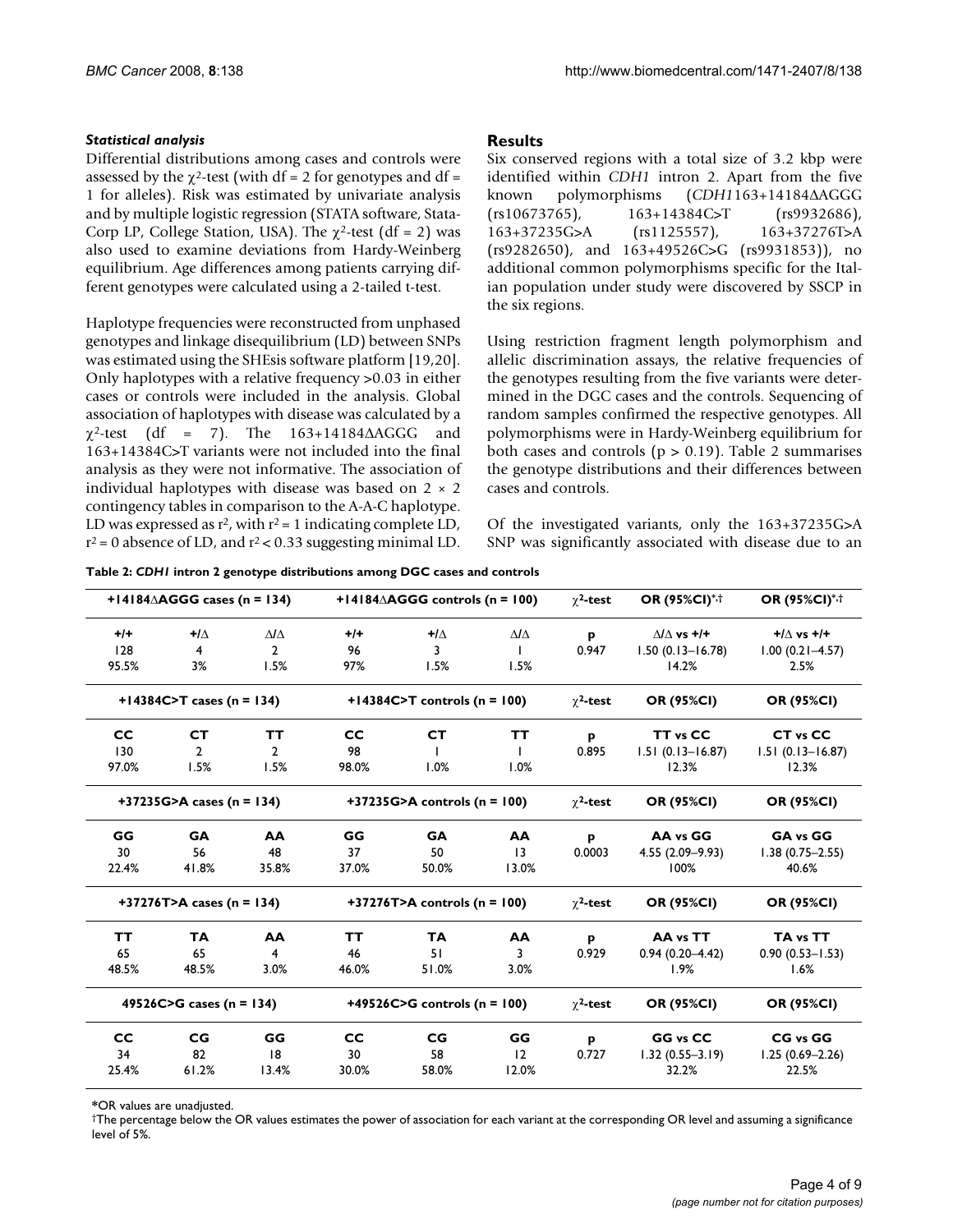overrepresentation of the A-allele among the DGC cases (56.7% vs. 38% in controls,  $\chi^2 = 16.1$ , p < 0.0001; see Table 2). The 163+37235AA genotype was 2.8 times more frequent in cases compared to controls. The corresponding Odds Ratio (OR) suggested a significantly elevated risk of developing DGC for AA carriers relative to GG carriers (OR = 4.55, 95%CI = 2.09–9.93, p = 0.0002, power of association 100%; Table 2). No significant increase in risk was apparent from carrying the GA-genotype (OR = 1.38, 95%CI = 0.75–2.55, p = 0.3, power of association 41%; Table 2). The DGC risk for AA carriers remained significant, when ORs were adjusted for age, sex, alcohol intake and *H. pylori* infection (Table 3). In smokers, however, the associated risk was only of borderline significance ( $p = 0.089$ , Table 3). The risks associated with the other variants studied remained non-significant following adjustment (data not shown). No association was

observed between the 163+37235G>A SNP and age at diagnosis ( $p > 0.16$ ).

To determine whether the *CDH1* 163+37235A-allele confers DGC risk independently or in combination with the other intron 2 variants, haplotypes resulting from the five polymorphisms were reconstructed and their frequencies were estimated in the cases and controls. The two 5'-variants were not informative and were thus excluded. The intron 2 haplotypes showed a global association with disease (df = 7,  $\chi^2$  = 24.09, p < 0.002). In general, haplotypes containing the 163+37235A-allele were more frequent in cases compared to controls, while three of the four haplotypes with the G-allele were more frequent among the controls (Table 4). The strongest association with disease was observed for the AAG and the ATC haplotypes (with 163+37235A at position 1). Conversely, the GAG and the GTC haplotypes showed the strongest protection. Linkage

| Variable       |                 | 163+37235 | Cases           |              | <b>Controls</b> |                 | OR (95% CI)          |
|----------------|-----------------|-----------|-----------------|--------------|-----------------|-----------------|----------------------|
|                |                 |           | n               | $\%$         | n               | %               |                      |
| Age            | $\leq$ Median   | GG        | 17              | 20           | 20              | 34              |                      |
|                |                 | <b>GA</b> | 37              | 45           | 30              | 52              | $1.45(0.65 - 3.25)$  |
|                |                 | AA        | 29              | 35           | 8               | 4               | 4.26 (1.55-11.77)    |
|                | > Median        | GG        | $\overline{13}$ | 25           | 17              | 40              |                      |
|                |                 | GA        | 9               | 37           | 20              | 48              | $1.24(0.48 - 3.24)$  |
|                |                 | AA        | 9               | 37           | 5               | 12              | 4.97 (1.47-16.86)    |
| <b>Sex</b>     | Female          | GG        | 13              | 20           | 20              | 34              |                      |
|                |                 | GA        | 28              | 44           | 30              | 51              | $1.44(0.60 - 3.42)$  |
|                |                 | AA        | 23              | 36           | 9               | 15              | $3.93(1.39 - 11.12)$ |
|                | Male            | GG        | 17              | 24           | 17              | 41              |                      |
|                |                 | GA        | 28              | 40           | 20              | 49              | $1.40(0.58 - 3.39)$  |
|                |                 | AA        | 25              | 36           | 4               | $\overline{10}$ | $6.25$ (1.79-21.84)  |
| <b>Smoking</b> | <b>Never</b>    | GG        | 17              | 24           | 25              | 42              |                      |
|                |                 | <b>GA</b> | 30              | 42           | 30              | 50              | $1.47(0.66 - 3.26)$  |
|                |                 | AA        | 25              | 35           | 5               | 8               | 7.35 (2.34-23.01)    |
|                | Ever            | GG        | 3               | 21           | 12              | 30              |                      |
|                |                 | GA        | 26              | 42           | 20              | 50              | $1.20(0.45 - 3.19)$  |
|                |                 | AA        | 23              | 37           | 8               | 20              | $2.65(0.86 - 8.16)$  |
| Alcohol        | $\leq$ 20 g/day | GG        | 24              | 26           | 26              | 40              |                      |
|                |                 | GA        | 35              | 38           | 31              | 48              | $1.22(0.59 - 2.55)$  |
|                |                 | AA        | 34              | 37           | 8               | 12              | 4.60 (1.78-11.90)    |
|                | $> 20$ g/day    | GG        | 6               | 15           | $\mathbf{H}$    | 31              |                      |
|                |                 | <b>GA</b> | 21              | 51           | 9               | 54              | $2.01(0.63 - 6.55)$  |
|                |                 | AA        | 4               | 34           | 5               | 15              | $5.13(1.23 - 21.36)$ |
| H. pylori      | <b>Negative</b> | GG        | $\overline{2}$  | $\mathbf{H}$ | 16              | 37              |                      |
|                |                 | GA        | $22\,$          | 48           | 22              | 51              | $3.2$ (1.00-10.26)   |
|                |                 | AA        | 9               | 41           | 5               | 12              | 12.16 (2.98-49.64)   |
|                | <b>Positive</b> | GG        | 25              | 28           | 21              | 37              |                      |
|                |                 | GA        | 34              | 39           | 28              | 49              | $1.02(0.472-.19)$    |
|                |                 | AA        | 29              | 33           | 8               | 4               | 3.045 (1.15-8.07)    |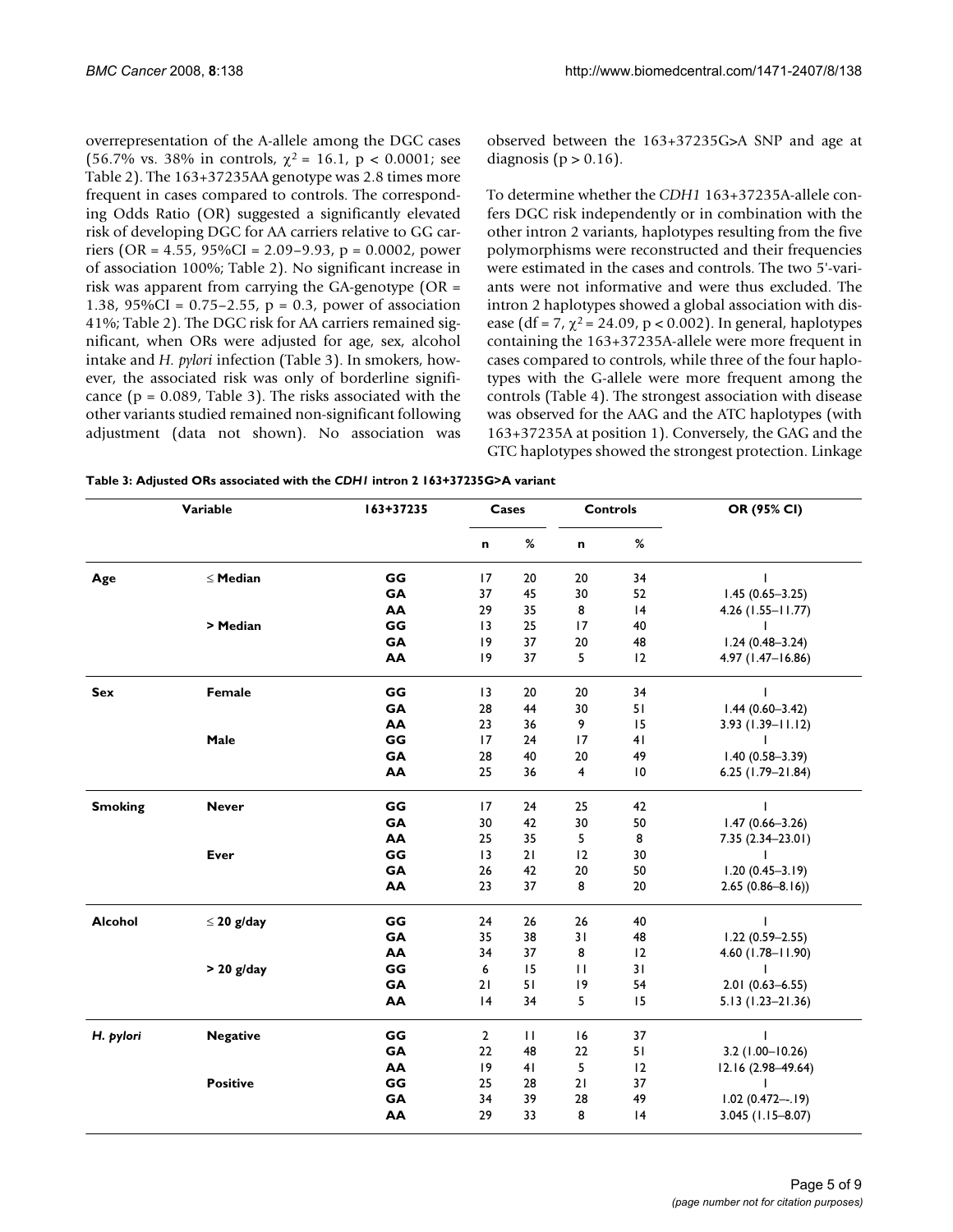|            | Case (freq) $\dagger$ | Control (freq) $\dagger$ | Fisher's $p$ | Pearson's p | <b>OR (95%CI)</b>   |
|------------|-----------------------|--------------------------|--------------|-------------|---------------------|
| AAC*       | 16.04(0.060)          | 5.31 (0.027)             | 0.088        | 0.088       | $2.33(0.86 - 6.34)$ |
| <b>AAG</b> | 17.49(0.065)          | 5.34(0.027)              | 0.056        | 0.056       | $2.55(0.95 - 6.83)$ |
| <b>ATC</b> | 73.09 (0.273)         | 35.43 (0.177)            | 0.015        | 0.015       | $1.74$ (1.11-2.74)  |
| <b>ATG</b> | 45.38 (0.169)         | 29.91 (0.150)            | 0.565        | 0.565       | $1.16(0.70 - 1.92)$ |
| <b>GAC</b> | 21.73 (0.081)         | 24.18(0.121)             | 0.152        | 0.152       | $0.64(0.35 - 1.18)$ |
| <b>GAG</b> | 17.75 (0.066)         | 22.17(0.111)             | 0.087        | 0.087       | $0.57(0.30 - 1.09)$ |
| <b>GTC</b> | 39.15 (0.146)         | 53.07 (0.265)            | 0.001        | 0.001       | $0.47(0.30 - 0.75)$ |
| <b>GTG</b> | 37.37 (0.139)         | 24.85 (0.123)            | 0.602        | 0.602       | $1.16(0.67 - 1.99)$ |

| Table 4: CDHI intron 2 haplotype frequencies among DGA cases and controls |  |  |  |  |
|---------------------------------------------------------------------------|--|--|--|--|
|---------------------------------------------------------------------------|--|--|--|--|

**\***Haplotype order: 163+37235G>A, 163+37276T>A, 163+49526C>G. The two 5'-variants were not included, as they did not further split up the haplotypes.

†Numbers refer to reconstructed haplotype numbers among cases (257) and controls (192), with each individual carrying two chromosomes. Relative frequencies are given in percent. Not all genotype data was included into analysis, as low frequency haplotypes were dropped.

disequilibrium analysis indicated largely absent LD between the investigated variants ( $r^2$  < 0.03; Table 5), suggesting that the *CDH1* 163+37235G>A SNP may confer an increased susceptibility towards DGC independently of the other variants investigated.

Eighteen of the healthy controls related to the DGC patients were children. A few of them may develop DGC later in their life. We therefore repeated the analysis excluding all 18 children from the controls. The associations between the 163+37235A-containing genotypes/ haplotypes with disease were similar to those obtained without exclusion. As expected, however, all associations were more significant and corresponding risk estimates increased (data not shown).

#### **Discussion**

Inherited genetic risk is believed to be a crucial factor contributing to the incidence of sporadic DGC. Little is known, however, about susceptibility loci that may confer DGC risk without evoking an apparent family history. *CDH1*, coding for the epithelial adhesion molecule E-cadherin, is one of the few known genes to have an etiologic role in DGC. So far, only one polymorphism located within the *CDH1* promoter has been implicated in the sporadic DGC risk of certain populations [10-13]. In this study, we sought to assess a possible contribution of *CDH1* intron 2 variants to disease risk, as this region has recently been shown to be essential for normal *CDH1* transcription during adult life, similar to the *CDH1* promoter.

Our present results suggest a role of *CDH1* intron 2 alleles in the risk of developing sporadic DGC and identify the 163+37235G>A SNP as a putative susceptibility variant. Both individual genotype data and corresponding haplotype data are consistent with a contribution of the *CDH1* 163+37235A-allele to DGC risk that is independent of the other four investigated *CDH1* intron 2 variants.

A strength of our study is the inclusion of healthy relatives into the control group. Unaffected relatives are expected to share more genetic variants with their related patients compared to unrelated, matched controls, resulting in a reduction of background genetic noise. While the genetic relation may decrease the significance level of an association, the detected genetic differences are likely more robust. Consistent with this, exclusion of relatives too young to have disease strengthened the association of the 163+37235A-allele with DGC. For all controls, the ratio of the relative frequencies of the A- and G-alleles (A:G) was 0.613, which is higher than reported for other Caucasian populations (0.38, GenomeBrowser [16]). However, the A:G ratio for unrelated controls only was 0.215, suggesting that the higher ratio is due to an enrichment of the disease allele among the relatives of DGC patients as one would expect for a high risk population. Somewhat unusual was the lack of any significant LD among the SNPs investigated. Intermarker values between the 163+37235G>A and 163+37276T>A variants were available for other populations on the HapMap Browser [21]. Strong LD was also absent in four different ethnic groups  $(r^2 \text{ range} = 0.12 - 0.52)$ , suggesting independent segregation of these variants may be common. Together, the data are consistent with a direct association of the 163+37235A-allele with an increased susceptibility to DGC.

A limitation of this study is its small sample size. The study was designed to detect at the 5% level of significance an OR of 2.0 for relatively common variants with power >90%. Thus, the observed lack of significant associations may well be due to inadequate power to detect variants of weaker effect, particularly with rarer alleles. Larger sample sizes will be required to conclusively assess the impact of these variants on disease risk. However, our aim was to identify common susceptibility loci that confer a relatively strong risk and hence might contribute to a significant number of apparent sporadic DGC cases. Another poten-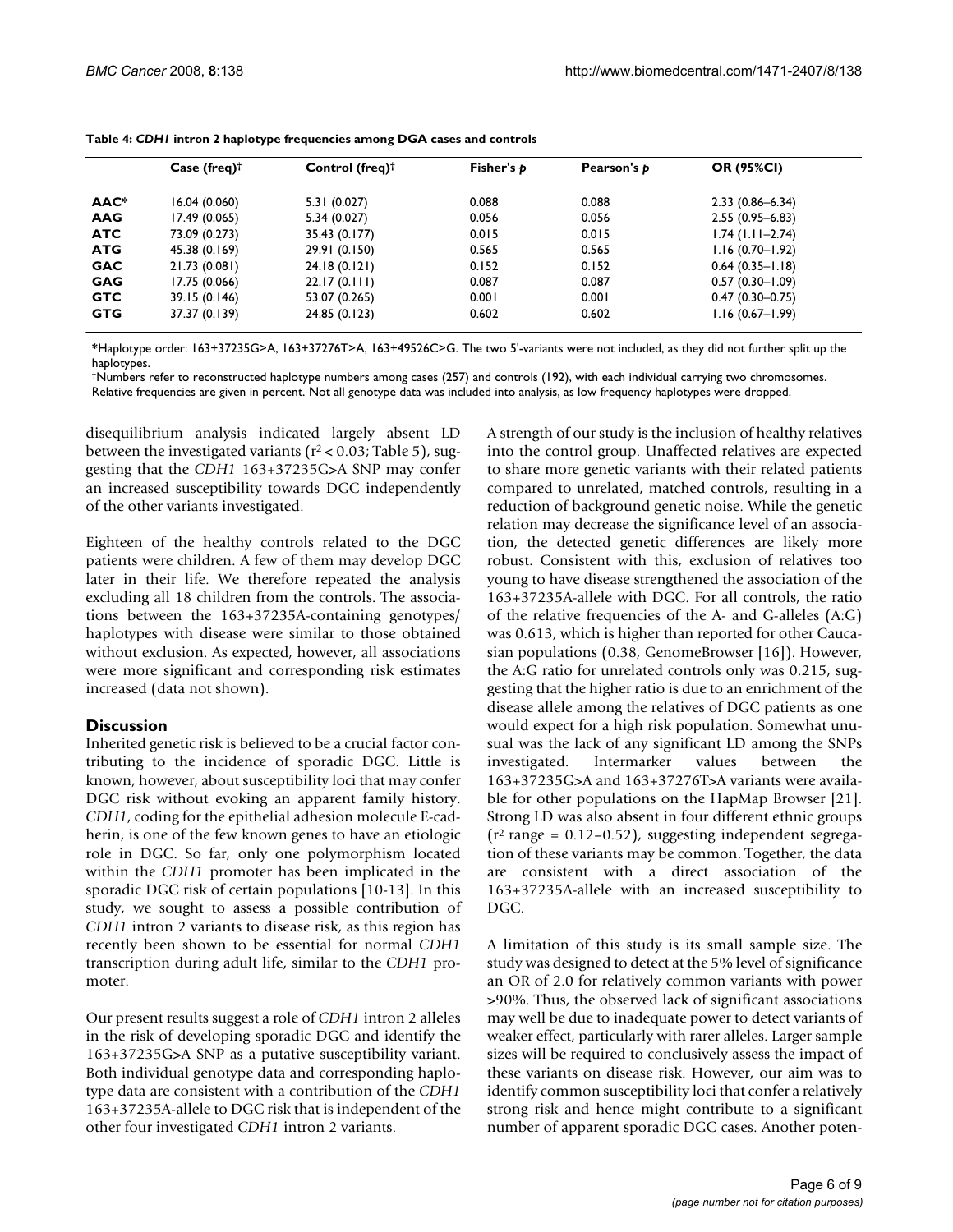| r <sup>2</sup> linkage disequilibrium |                          |                          |              |                  |  |  |  |
|---------------------------------------|--------------------------|--------------------------|--------------|------------------|--|--|--|
|                                       | $163+14384C > T$         | 163+37235G>A             | 163+37276T>A | $163+49526C > G$ |  |  |  |
| 163+14184 AGGG                        | 0.001                    | 0.000                    | 0.001        | 0.001            |  |  |  |
| $163+14384C > T$                      | $\blacksquare$           | 0.002                    | 0.000        | 0.000            |  |  |  |
| 163+37235G>A                          | $\overline{\phantom{0}}$ | $\overline{\phantom{a}}$ | 0.028        | 0.000            |  |  |  |
| 163+37276T>A                          | $\blacksquare$           | $\overline{\phantom{a}}$ | -            | 0.003            |  |  |  |

**Table 5: Linkage disequilibrium between** *CDH1* **intron 2 polymorphisms**

tial limiting factor is that the observed association is due to LD with other disease variants not investigated here. A candidate variant may be the *CDH1* -160A-allele. Genotype data for the -160 SNP were available for a subgroup of the cases studied. Preliminary analysis suggested absence of LD between the 163+37235 and the -160 SNP  $(r^2 = 0.008; BH,$  unpublished results), consistent with an independent contribution of the intron 2 variant to disease. This idea is supported by the consistent association of 163+37235A-containing haplotypes with DGC (Table 4). Additionally, the observation that in mice the promoter and intron 2 are both independently required for *CDH1* activity [14] is further evidence for an autonomous role of the intron 2 variant in DGC susceptibility. Moreover, the risk associated with the intron 2 variant remained significant following the adjustment for potential confounding factors, in support of a direct association. An exception was smoking, which reduced the associated risk to borderline significance. Of note, the risk estimates increased in both non-smokers and *H. pylori*-negative patients. While these trends may be due to the relatively low numbers of subjects in stratified subgroups, they may be consistent with genetic DGC risk factors being more important in individuals not exposed to environmental risks.

*CDH1* intron 2 sequences are vital both to initiate transcriptional activity and to maintain E-cadherin expression in differentiated epithelia of mice [14]. Given the conserved function of E-cadherin in different species, it is very probable that intron 2 is also essential for *CDH1* activity in human epithelia. This is supported by the presence of highly conserved regions within intron 2, suggesting that the conserved elements may be binding sites for transcription factors participating in *CDH1* regulation. A search for putative binding sites revealed that the *CDH1* 163+37235 position lies within a recognition motif of the human nuclear factor I/X (NFIX, *OMIM* #164005). According to the TESS web page [17], the  $163+37235G$  position (TGGCA) is the most conserved nucleotide within the NFIX recognition sequence, suggesting the 163+37235Aallele may alter the affinity of this transcription factor to the cis-regulatory element. Whether NFIX indeed is able to regulate E-cadherin expression in gastric tissue remains to

be determined. In mice, however, NFIX is essential for embryonic development [22] and is expressed in many adult tissues including epithelial ones [23]. Genes regulated by NFIX have been identified and include repression of pro-angiogenic PDGFA [24] and p21, where repression surprisingly leads to growth inhibition [25]. NFIX may also slow down cell growth via downregulation of the adenine nucleotide translocase-2 gene (*ANT2*) [26]. In addition, NFIX has been shown to confer resistance towards transformation by nuclear but not cytoplasmic oncogenes [27]. The reported findings are compatible with a tumour suppressing role of NFIX, where reduced binding of this transcription factor to its recognition sequence may favour tumorigenic events. It is thus of some interest that the chromosomal region 19p13.3, the location of *NFIX*, appears frequently deleted in some [28,29], however not all [30] series of gastric cancers.

To our knowledge, this is the first study to report an association between an intronic *CDH1* variant and sporadic cancer. Similar studies will be required to confirm an association with DGC in other populations/ethnicities and, using a larger sample size, to determine whether the 163+37235A variant may also be a disease allele in cohorts from low DGC risk regions. Furthermore, casecontrol studies on other carcinoma types, including other gastric cancer histotypes, should address whether the intron 2 variant is specifically associated with DGC. Regarding the *CDH1* promoter SNPs, the -160A-allele has not only been implicated in DGC in Italians [10,11], but also in a Mexican [12] and a Japanese [13] population (here included in disease haplotypes). Not all reports have found significant associations, suggesting population-specific effects or differences in study design [31,32]. To address this heterogeneity, Wang *et al*. have evaluated data from 11 case-control series and concluded that the - 160A-allele is a gastric cancer susceptibility allele in European, but not Asian populations [33]. However, their meta-analysis did not include very recent studies reporting positive associations [11-13] and therefore may underestimate the contribution of the -160A-allele to gastric cancer. Further positive associations have been observed with sporadic carcinomas at other sites such as prostate [34,35], urether [36], bladder [37], breast [38],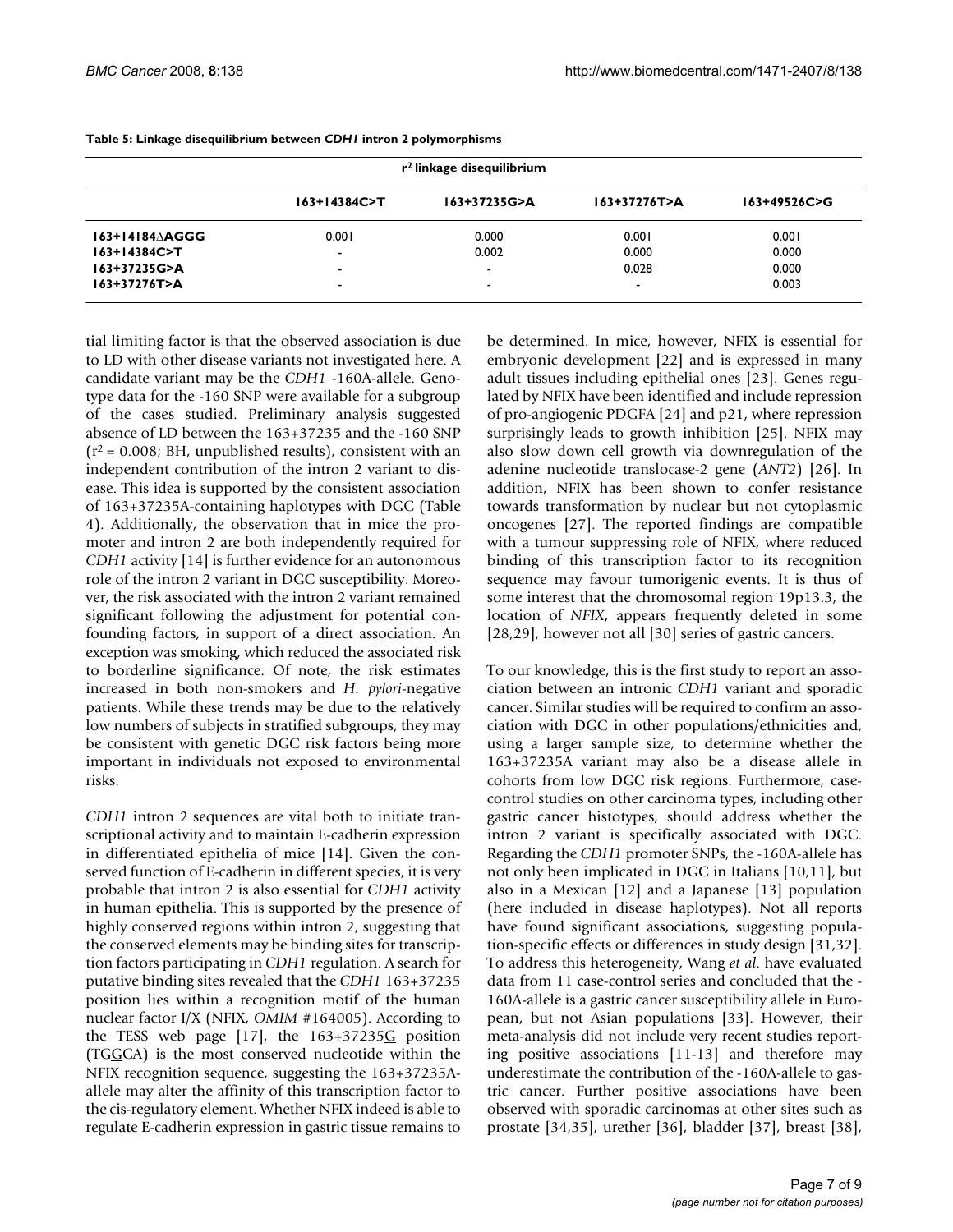colorectum, and endometrium [11]. Another *CDH1* promoter variant, -347insA, has not been associated with sporadic DGC so far, but appears to increase susceptibility to colorectal cancer [39] and to contribute to oesophageal/cardiac cancer risk [40]. Such observations imply that functional *CDH1* variants may be involved in the susceptibility towards a broad range of epithelial cancers, consistent with the expression pattern of E-cadherin in tissues. It appears likely that, in many instances, *CDH1* variants will require the presence of other etiologic factors to increase disease risk, as E-cadherin deficiency is usually associated with cancer progression rather than initiation [41]. Furthermore, *CDH1* polymorphisms might also affect the differentiation degree of tumours; preliminary results from our laboratory suggest an overrepresentation of specific *CDH1* haplotypes in poorly differentiated lung carcinomas (Emily Wilson, HSc-thesis). Therefore, the role of the intronic *CDH1* 163+37235A variant as a disease allele may not be limited to sporadic DGC risk.

#### **Conclusion**

We report the identification of a new putative susceptibility variant for DGC located within conserved sequences of *CDH1* regulatory intron 2. Both individual genotype and haplotype data suggest a contribution of the *CDH1* 163+37235A-allele to sporadic DGC risk that is independent of other *CDH1* variants within conserved intron 2 regions. A larger confirmatory study involving other populations and including complete *CDH1* haplotypes will be required to assess the population-specificity and the relative contribution of the 163+37235A-allele to disease. The establishment of heritable DGC risk factors will be helpful particularly with respect to the difficult and often delayed diagnosis of diffuse-type stomach cancer. Given the universal expression of E-cadherin in epithelial tissues, this exploratory study may also provide a basis to investigate the role of the *CDH1* 163+37235G>A SNP in the incidence and progression of tumours other than DGC.

#### **Competing interests**

The authors declare that they have no competing interests.

#### **Authors' contributions**

SN performed the SSCP screen, the genotyping, analysed the data, and helped to draft the manuscript. HM identified the conserved sequences, designed the PCR primers, the PCR reactions and the genotyping assays. FG organised the sample collection and patient data, participated in the collection of blood, performed case/control interviews and helped to design the study. AR participated in the sample collection and isolated the DNA. EW participated in the genotyping and in the data analysis. AD helped to analyse the data and to design the study. CM helped to analyse the data. TM helped to analyse the data and to draft the manuscript. PG helped to design the study and revised the manuscript. MM helped to organise samples and to design the study. BH conceived of the study, helped to analyse the data and drafted the manuscript. All authors read and approved the final manuscript.

#### **Acknowledgements**

This study was supported by the Health Research Council of New Zealand. We wish to thank all volunteers for their participation in this study.

#### **References**

- 1. Ushijima T, Sasako M: **[Focus on gastric cancer.](http://www.ncbi.nlm.nih.gov/entrez/query.fcgi?cmd=Retrieve&db=PubMed&dopt=Abstract&list_uids=14998488)** *Cancer Cell* 2004, **5:**121-125.
- 2. Lauren PA, Nevalainen T|: **[Epidemiology of intestinal and diffuse](http://www.ncbi.nlm.nih.gov/entrez/query.fcgi?cmd=Retrieve&db=PubMed&dopt=Abstract&list_uids=8490820) [types of gastric carcinoma. A time-trend study in Finland](http://www.ncbi.nlm.nih.gov/entrez/query.fcgi?cmd=Retrieve&db=PubMed&dopt=Abstract&list_uids=8490820) with comparison between studies from high- and low-risk [areas.](http://www.ncbi.nlm.nih.gov/entrez/query.fcgi?cmd=Retrieve&db=PubMed&dopt=Abstract&list_uids=8490820)** *Cancer* 1993, **71:**2926-2933.
- 3. Humar B, Fukuzawa R, Blair V, Dunbier A, More H, Charlton A, Yang HK, Kim WH, Reeve AE, Martin I, Guilford P: **[Destabilized adhe](http://www.ncbi.nlm.nih.gov/entrez/query.fcgi?cmd=Retrieve&db=PubMed&dopt=Abstract&list_uids=17363565)[sion in the gastric proliferative zone and c-Src kinase activa](http://www.ncbi.nlm.nih.gov/entrez/query.fcgi?cmd=Retrieve&db=PubMed&dopt=Abstract&list_uids=17363565)tion mark the development of early diffuse gastric cancer.** *Cancer Res* 2007, **67:**2480-2489.
- 4. Karayiannakis AJ, Syrigos KN, Chatzigianni E, Papanikolaou S, Karatzas G: **[E-cadherin expression as a differentiation marker in](http://www.ncbi.nlm.nih.gov/entrez/query.fcgi?cmd=Retrieve&db=PubMed&dopt=Abstract&list_uids=9951940) [gastric cancer.](http://www.ncbi.nlm.nih.gov/entrez/query.fcgi?cmd=Retrieve&db=PubMed&dopt=Abstract&list_uids=9951940)** *Hepatogastroenterology* 1998, **45:**2437-2442.
- 5. Larue L, Ohsugi M, Hirchenhain J, Kemler R: **[E-cadherin null](http://www.ncbi.nlm.nih.gov/entrez/query.fcgi?cmd=Retrieve&db=PubMed&dopt=Abstract&list_uids=8058792) [mutant embryos fail to form a trophectoderm epithelium.](http://www.ncbi.nlm.nih.gov/entrez/query.fcgi?cmd=Retrieve&db=PubMed&dopt=Abstract&list_uids=8058792)** *Proc Natl Acad Sci USA* 1994, **91:**8263-8267.
- 6. Berx G, Becker KF, Hofler H, van Roy F: **[Mutations of the human](http://www.ncbi.nlm.nih.gov/entrez/query.fcgi?cmd=Retrieve&db=PubMed&dopt=Abstract&list_uids=9744472) [E-cadherin \(CDH1\) gene.](http://www.ncbi.nlm.nih.gov/entrez/query.fcgi?cmd=Retrieve&db=PubMed&dopt=Abstract&list_uids=9744472)** *Hum Mut* 1998, **12:**226-237.
- 7. Tamura G, Yin J, Wang S, Fleisher AS, Zou T, Abraham JM, Kong D, Smolinski KN, Wilson KT, James SP, Silverberg SG, Nishizuka S, Terashima M, Motoyama T, Meltzer SJ: **[E-Cadherin gene pro](http://www.ncbi.nlm.nih.gov/entrez/query.fcgi?cmd=Retrieve&db=PubMed&dopt=Abstract&list_uids=10749913)[moter hypermethylation in primary human gastric carcino](http://www.ncbi.nlm.nih.gov/entrez/query.fcgi?cmd=Retrieve&db=PubMed&dopt=Abstract&list_uids=10749913)[mas.](http://www.ncbi.nlm.nih.gov/entrez/query.fcgi?cmd=Retrieve&db=PubMed&dopt=Abstract&list_uids=10749913)** *J Natl Cancer Inst* 2000, **92:**569-573.
- 8. Guilford P, Hopkins J, Harraway J, McLeod M, McLeod N, Harawira P, Taite H, Scoular R, Miller A, Reeve AE: **[E-cadherin germline](http://www.ncbi.nlm.nih.gov/entrez/query.fcgi?cmd=Retrieve&db=PubMed&dopt=Abstract&list_uids=9537325) [mutations in familial gastric cancer.](http://www.ncbi.nlm.nih.gov/entrez/query.fcgi?cmd=Retrieve&db=PubMed&dopt=Abstract&list_uids=9537325)** *Nature* 1998, **392:**402-405.
- 9. Guilford P, Blair V, More H, Humar B: **A short guide to hereditary diffuse gastric cancer.** *Hered Cancer Clin Pract* 2007, **5:**183-194 [[http://www.termedia.pl/maga](http://www.termedia.pl/magazine.php?magazine_id=14&year=2007&volume=4&magazine_subpage=ARCHIVE_NUMBER) [zine.php?magazine\\_id=14&year=2007&vol](http://www.termedia.pl/magazine.php?magazine_id=14&year=2007&volume=4&magazine_subpage=ARCHIVE_NUMBER)

[ume=4&magazine\\_subpage=ARCHIVE\\_NUMBER](http://www.termedia.pl/magazine.php?magazine_id=14&year=2007&volume=4&magazine_subpage=ARCHIVE_NUMBER)].

- 10. Humar B, Graziano F, Cascinu S, Catalano V, Ruzzo AM, Magnani M, Toro T, Burchill T, Futschik ME, Merriman T, Guilford P: **[Associa](http://www.ncbi.nlm.nih.gov/entrez/query.fcgi?cmd=Retrieve&db=PubMed&dopt=Abstract&list_uids=12444556)[tion of CDH1 haplotypes with susceptibility to sporadic dif](http://www.ncbi.nlm.nih.gov/entrez/query.fcgi?cmd=Retrieve&db=PubMed&dopt=Abstract&list_uids=12444556)[fuse gastric cancer.](http://www.ncbi.nlm.nih.gov/entrez/query.fcgi?cmd=Retrieve&db=PubMed&dopt=Abstract&list_uids=12444556)** *Oncogene* 2002, **21:**8192-8195.
- 11. Cattaneo F, Venesio T, Molatore S, Russo A, Fiocca R, Frattini M, Scovassi AI, Ottini L, Bertario L, Ranzani GN: **[Functional analysis and](http://www.ncbi.nlm.nih.gov/entrez/query.fcgi?cmd=Retrieve&db=PubMed&dopt=Abstract&list_uids=17201188) [case-control study of -160C/A polymorphism in the E-cad](http://www.ncbi.nlm.nih.gov/entrez/query.fcgi?cmd=Retrieve&db=PubMed&dopt=Abstract&list_uids=17201188)[herin gene promoter: association with cancer risk.](http://www.ncbi.nlm.nih.gov/entrez/query.fcgi?cmd=Retrieve&db=PubMed&dopt=Abstract&list_uids=17201188)** *Anticancer research* 2006, **26:**4627-4632.
- 12. Medina-Franco H, Ramos-De la Medina A, Vizcaino G, Medina-Franco JL: **[Single nucleotide polymorphisms in the promoter region](http://www.ncbi.nlm.nih.gov/entrez/query.fcgi?cmd=Retrieve&db=PubMed&dopt=Abstract&list_uids=17549573) [of the E-cadherin gene in gastric cancer: case-control study](http://www.ncbi.nlm.nih.gov/entrez/query.fcgi?cmd=Retrieve&db=PubMed&dopt=Abstract&list_uids=17549573) [in a young Mexican population.](http://www.ncbi.nlm.nih.gov/entrez/query.fcgi?cmd=Retrieve&db=PubMed&dopt=Abstract&list_uids=17549573)** *Ann Surg Oncol* 2007, **14:**2246-2249.
- 13. Yamada H, Shinmura K, Ikeda S, Tao H, Otani T, Hanaoka T, Tsuneyoshi T, Tsugane S, Sugimura H: **[Association between CDH1 hap](http://www.ncbi.nlm.nih.gov/entrez/query.fcgi?cmd=Retrieve&db=PubMed&dopt=Abstract&list_uids=17852867)[lotypes and gastric cancer risk in a Japanese population.](http://www.ncbi.nlm.nih.gov/entrez/query.fcgi?cmd=Retrieve&db=PubMed&dopt=Abstract&list_uids=17852867)** *Scand J Gastroenterol* 2007, **42:**1479-1485.
- 14. Stemmler MP, Hecht A, Kemler R: **[E-cadherin intron 2 contains](http://www.ncbi.nlm.nih.gov/entrez/query.fcgi?cmd=Retrieve&db=PubMed&dopt=Abstract&list_uids=15673570) [cis-regulatory elements essential for gene expression.](http://www.ncbi.nlm.nih.gov/entrez/query.fcgi?cmd=Retrieve&db=PubMed&dopt=Abstract&list_uids=15673570)** *Development* 2005, **132(5):**965-976.
- 15. **GeneFisher** [\[http://bibiserv.techfak.uni-bielefeld.de/genefisher2\]](http://bibiserv.techfak.uni-bielefeld.de/genefisher2)
- 16. **GenomeBrowser** [\[http://www.ensembl.org/index.html\]](http://www.ensembl.org/index.html)
- 17. **TESS** [[http://www.cbil.upenn.edu/cgi-bin/tess/tess\]](http://www.cbil.upenn.edu/cgi-bin/tess/tess)<br>18. Humar B. Toro T. Graziano E. Muller H. Dobbie Z.
- Humar B, Toro T, Graziano F, Muller H, Dobbie Z, Kwang-Yang H, Eng C, Hampel H, Gilbert D, Winship I, Parry S, Ward R, Findlay M, Christian A, Tucker M, Tucker K, Merriman T, Guilford P: **[Novel](http://www.ncbi.nlm.nih.gov/entrez/query.fcgi?cmd=Retrieve&db=PubMed&dopt=Abstract&list_uids=11968084) [germline CDH1 mutations in hereditary diffuse gastric can](http://www.ncbi.nlm.nih.gov/entrez/query.fcgi?cmd=Retrieve&db=PubMed&dopt=Abstract&list_uids=11968084)[cer families.](http://www.ncbi.nlm.nih.gov/entrez/query.fcgi?cmd=Retrieve&db=PubMed&dopt=Abstract&list_uids=11968084)** *Hum Mut* 2002, **19:**518-525.
- 19. **SHEsis** [[http://analysis.bio-x.cn/myAnalysis.php\]](http://analysis.bio-x.cn/myAnalysis.php)